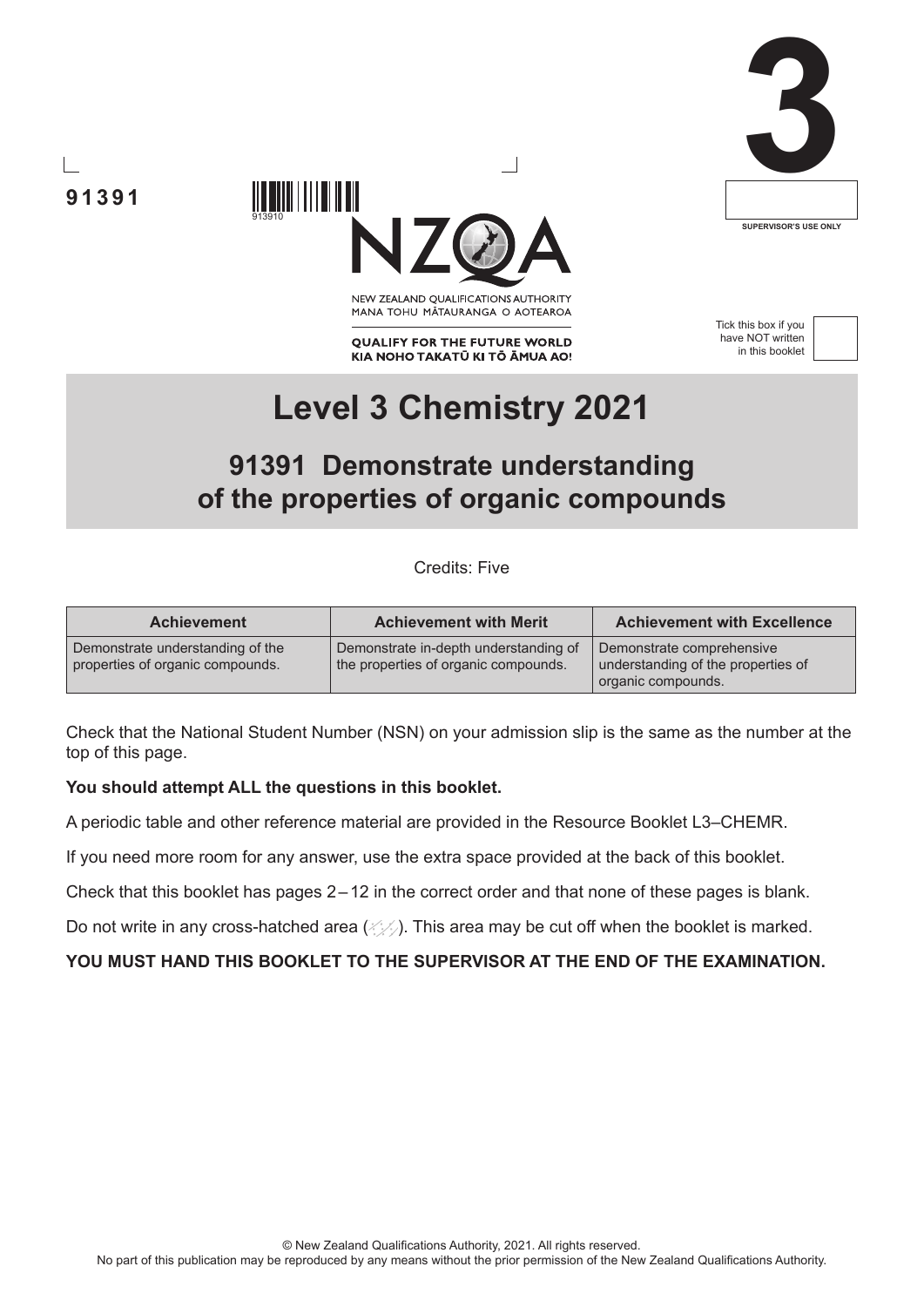# **QUESTION ONE**

(a) Complete the table below to show either the structural formula or the IUPAC (systematic) name for each organic molecule.

| <b>Structural formula</b>                                                                                     | <b>IUPAC</b> (systematic) name |
|---------------------------------------------------------------------------------------------------------------|--------------------------------|
|                                                                                                               | 2-methylbutanoic acid          |
| CH <sub>3</sub> – CH <sub>2</sub> – C – CH <sub>2</sub> – CH <sub>2</sub> – CH <sub>3</sub>                   |                                |
|                                                                                                               | 3-bromopentanoyl chloride      |
| CH <sub>3</sub> – CH <sub>2</sub> – CH <sub>2</sub> – C <sub>H2</sub> – C <sub>H2</sub> – C <sub>H2</sub> – C |                                |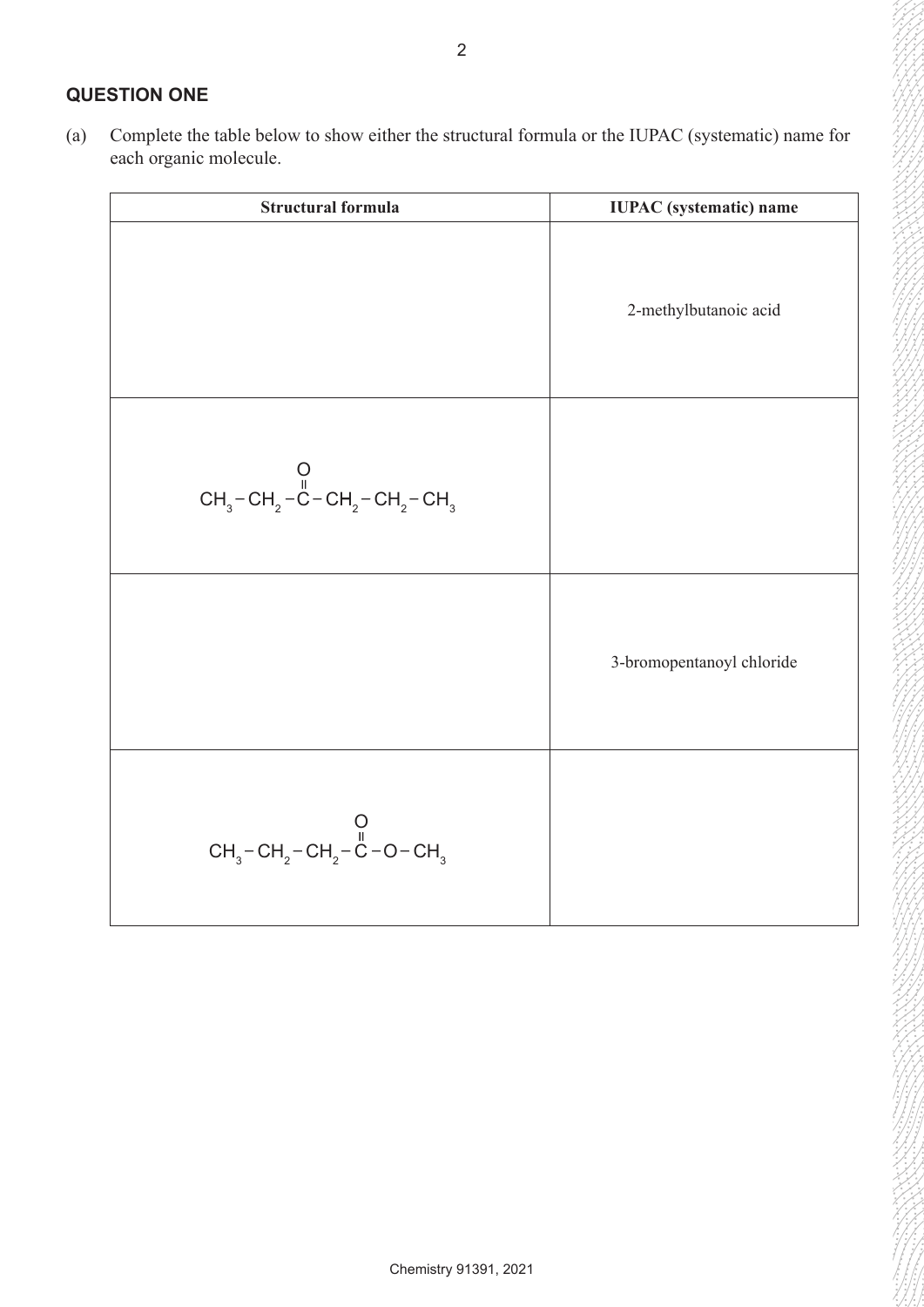(b)  $C_5H_{10}O_2$  can exist as a number of different constitutional (structural) isomers.

Draw the structural formulae for the isomers of  $C_5H_{10}O_2$  that meet the following requirements:

(i) A straight-chain molecule that will form bubbles when reacted with  $\text{Na}_2\text{CO}_3$  solution.

(ii) A branched-chain molecule with two different functional groups that cannot react with either  $MnO_4^-/H^+$  or  $Na_2CO_3$  solution.

(iii) A branched-chain molecule that smells pleasant and exists as enantiomers.

(iv) A straight-chain molecule that can decolourise bromine water, but cannot exist as geometric (*cis-trans*) isomers. It can react with  $Cr_2O_7^{2-}/H^+$ , but the resulting organic product will not form an orange-red solid when heated with Benedict's solution.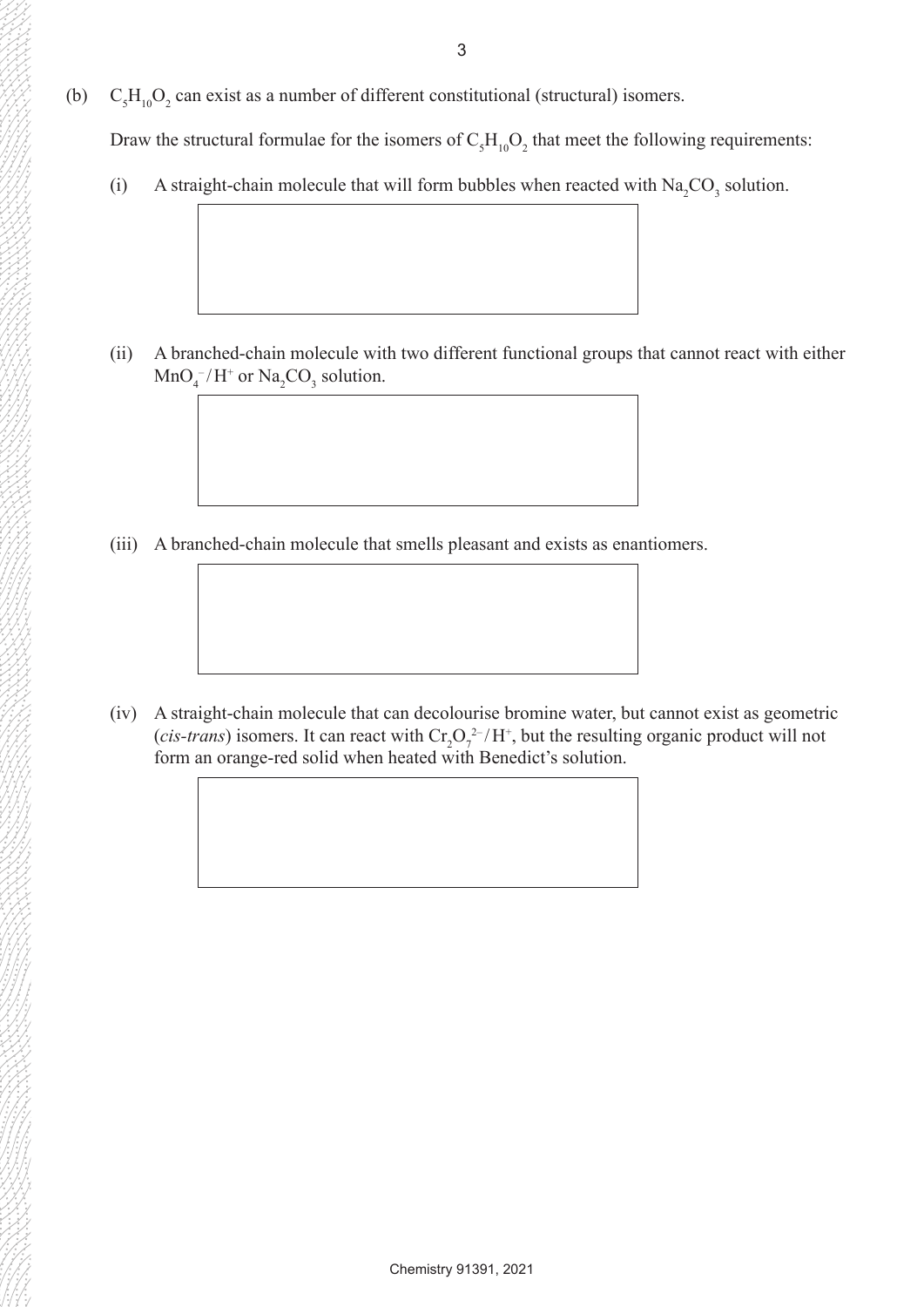(c) Pentan-1-ol can react when heated with  $MnO<sub>4</sub><sup>-</sup>/H<sup>+</sup>$  to form either pentanal or pentanoic acid depending on the apparatus (equipment) used.

Two apparatuses are pictured below.



(i) Name the process carried out by each apparatus:



(ii) Explain why apparatus 1 is used to produce pentanal from pentan-1-ol, whereas apparatus 2 is used to produce pentanoic acid from pentan-1-ol. In both reactions, pentan-1-ol is heated with  $MnO_4^-/H^+$ .

Your answer should include:

- • identification of the type of reaction occurring in both reactions
- an explanation of how the process carried out by each apparatus works to produce the desired organic product.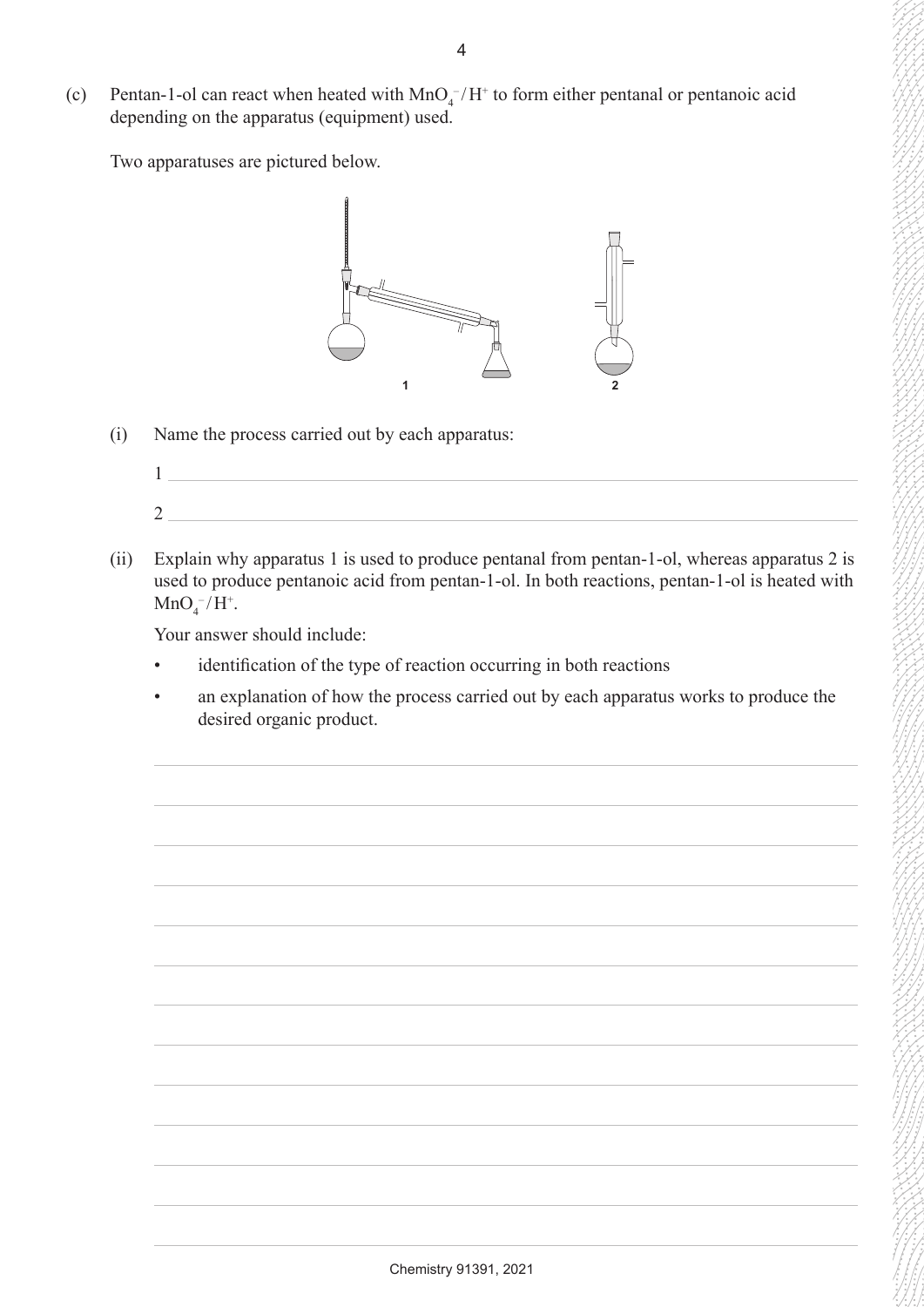# **QUESTION TWO**

- (a) Use a chemical test to distinguish between each of the following pairs of organic molecules. Your answer should include:
	- the reagents and conditions required
	- observations
	- the reaction type used to distinguish each pair
	- structural formulae of any organic products.
	- (i) propanoyl chloride and propanamide

# (ii) propanal and propan-2-ol

(iii) methyl ethanoate and propene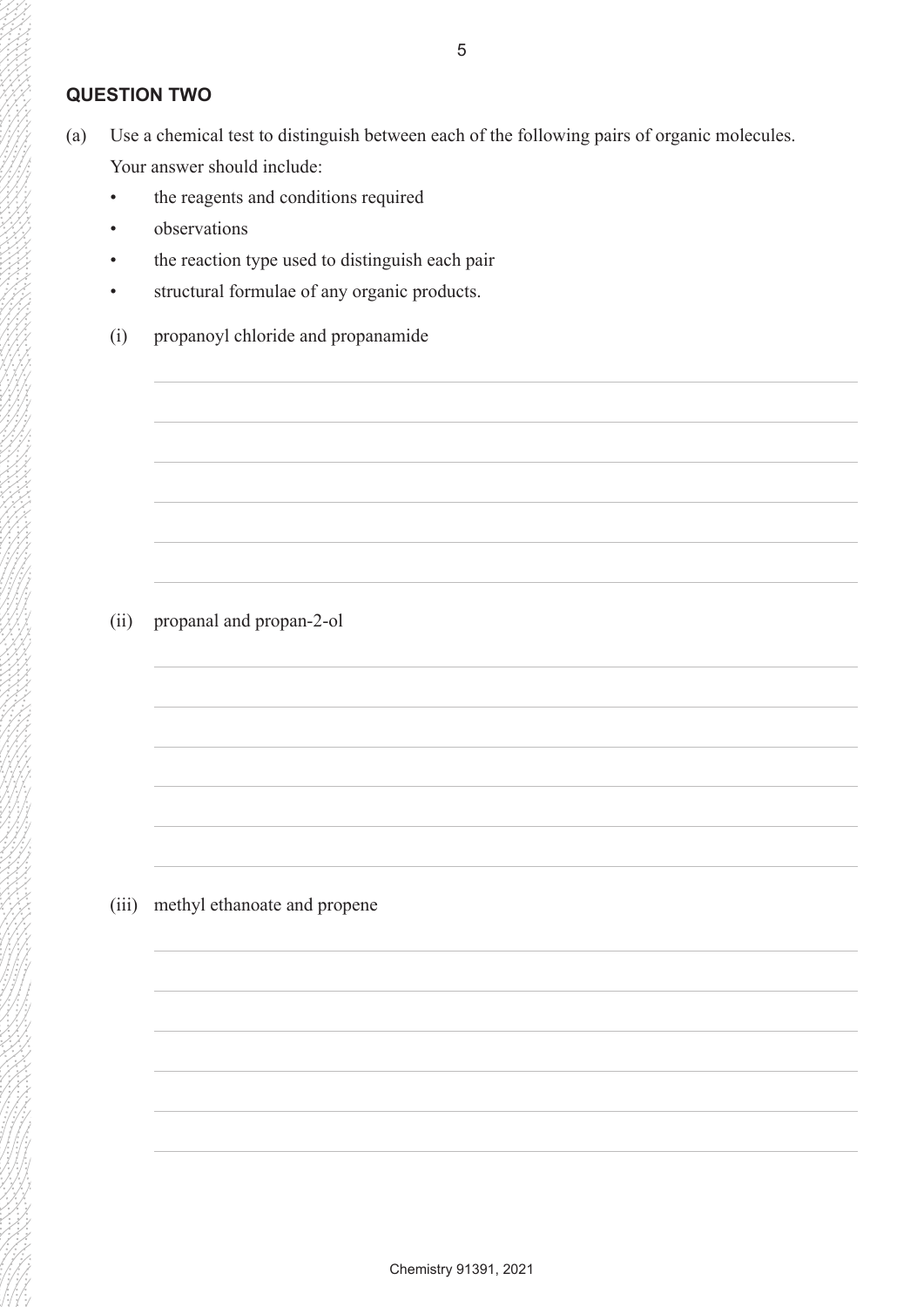(b) Using the following two amino acids, draw the structural formulae for the two possible dipeptides that could be formed.



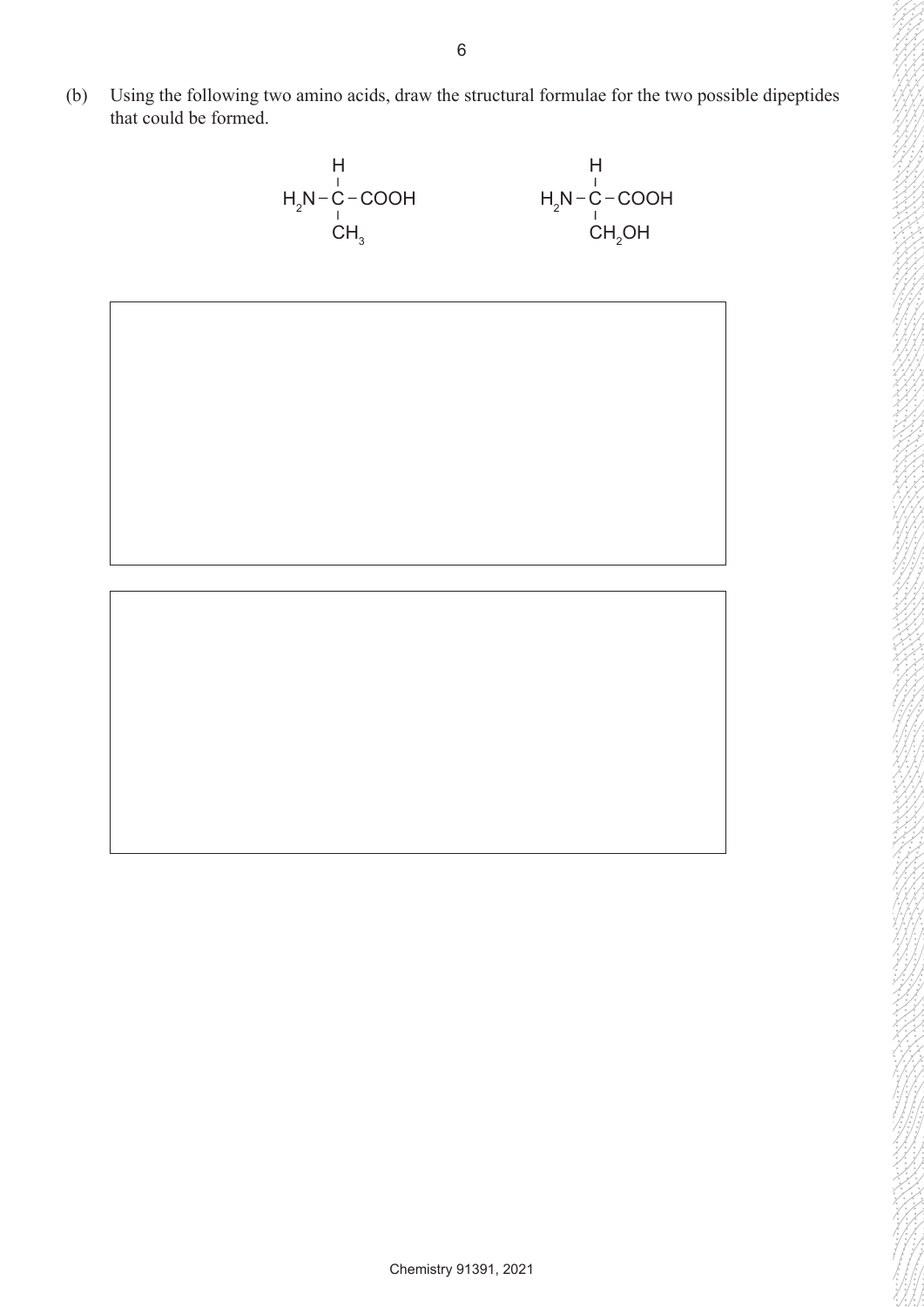(c) Devise a reaction scheme to convert propanone into ethyl propanoate.

For each step include:

- the reagents and conditions
- the structural formula of the organic product after each step.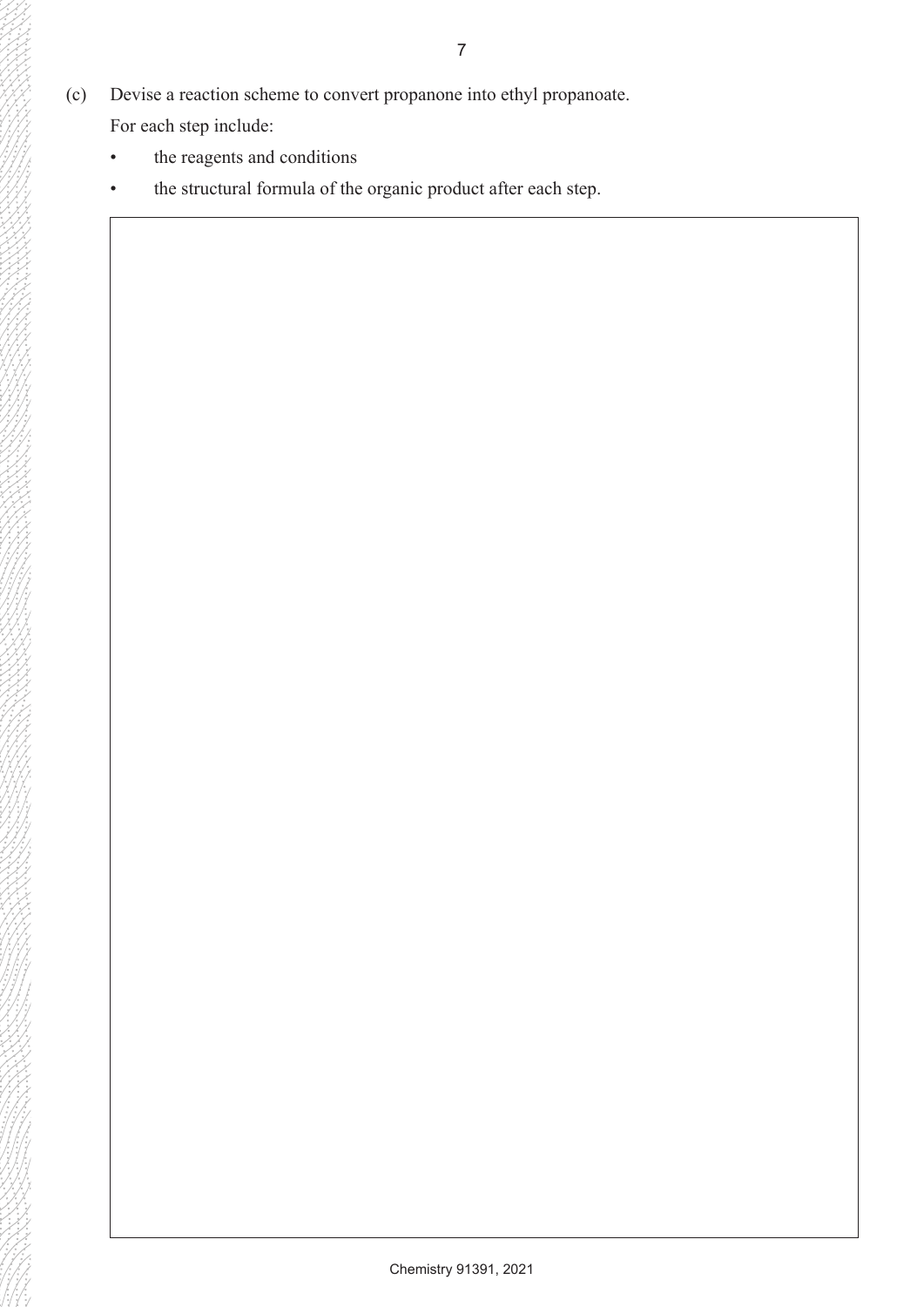### **QUESTION THREE**

(a) 2-hydroxypropanoic acid, otherwise known as lactic acid, exists as enantiomers (optical isomers).

$$
\begin{array}{c}\nCH_3-CH-COOH \\
\downarrow \\
OH\n\end{array}
$$

(i) Draw the enantiomers of lactic acid in the box below.

(ii) Explain how the two enantiomers of lactic acid could be distinguished.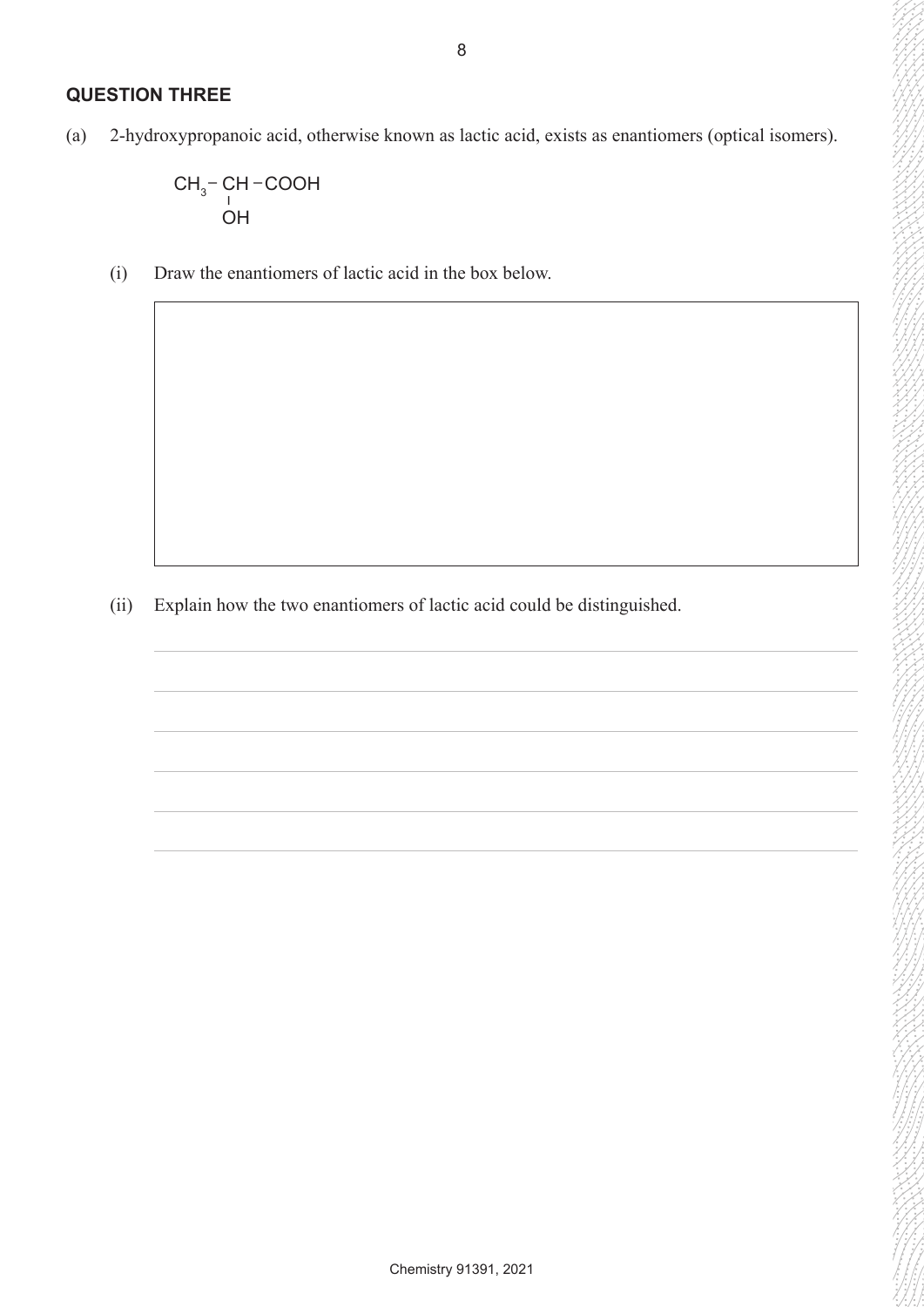Complete the reaction scheme by drawing the structural formulae for organic molecules A, B, C, D, and E, and identifying reagents 1, 2, and 3, including any necessary conditions.

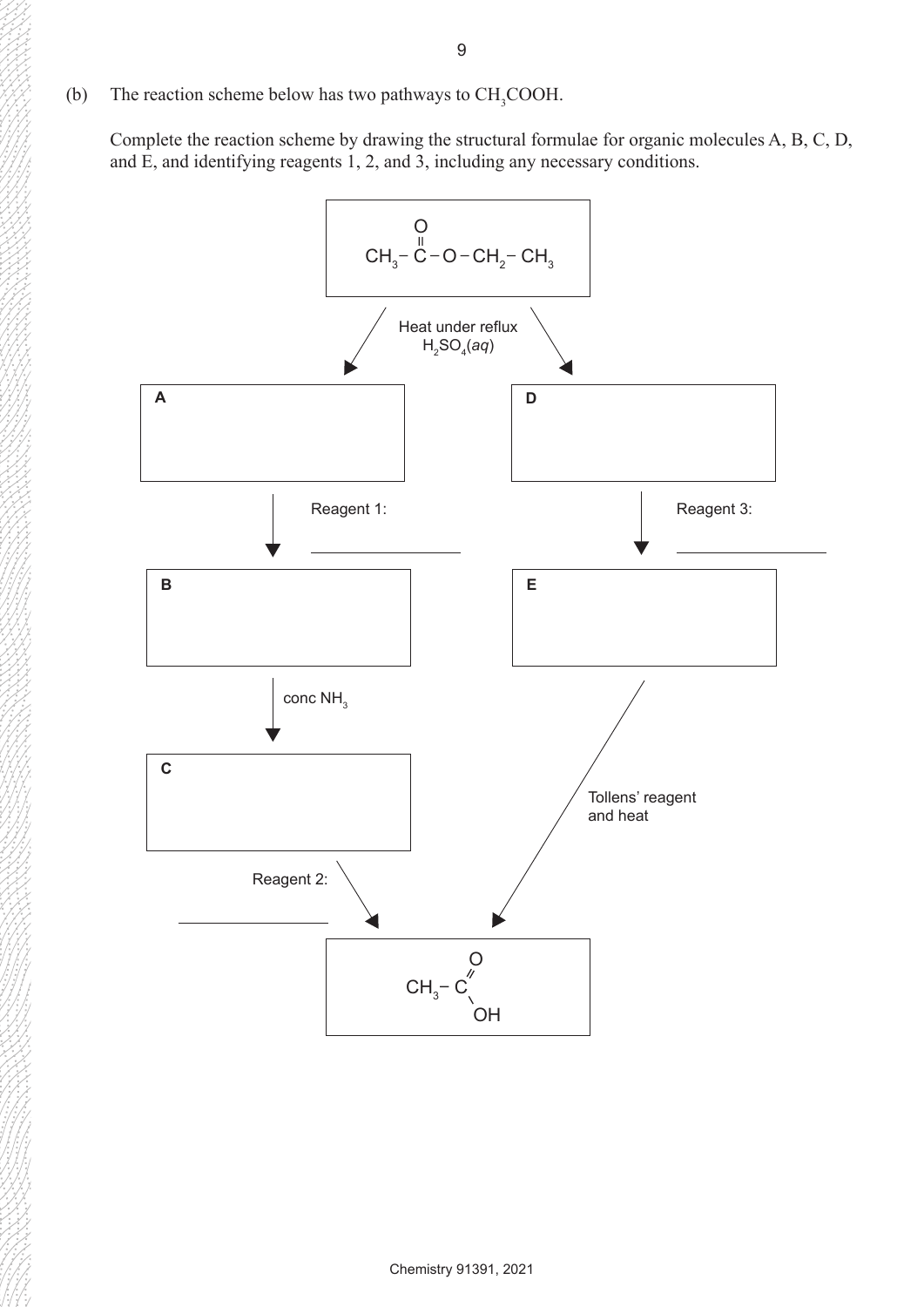(c) Polyethylene terephthalate (PET) is a polyester used to create fibres, film, and packaging. A section of PET, showing two repeating units, is given below:



- (i) Circle ONE ester functional group.
- (ii) Elaborate on both the acidic and basic hydrolysis of PET.

Your answer should include:

- an explanation of a hydrolysis reaction
- the reagents and conditions required
- the structural formulae of the products from acidic and basic hydrolysis in the boxes provided.

Products from acidic hydrolysis: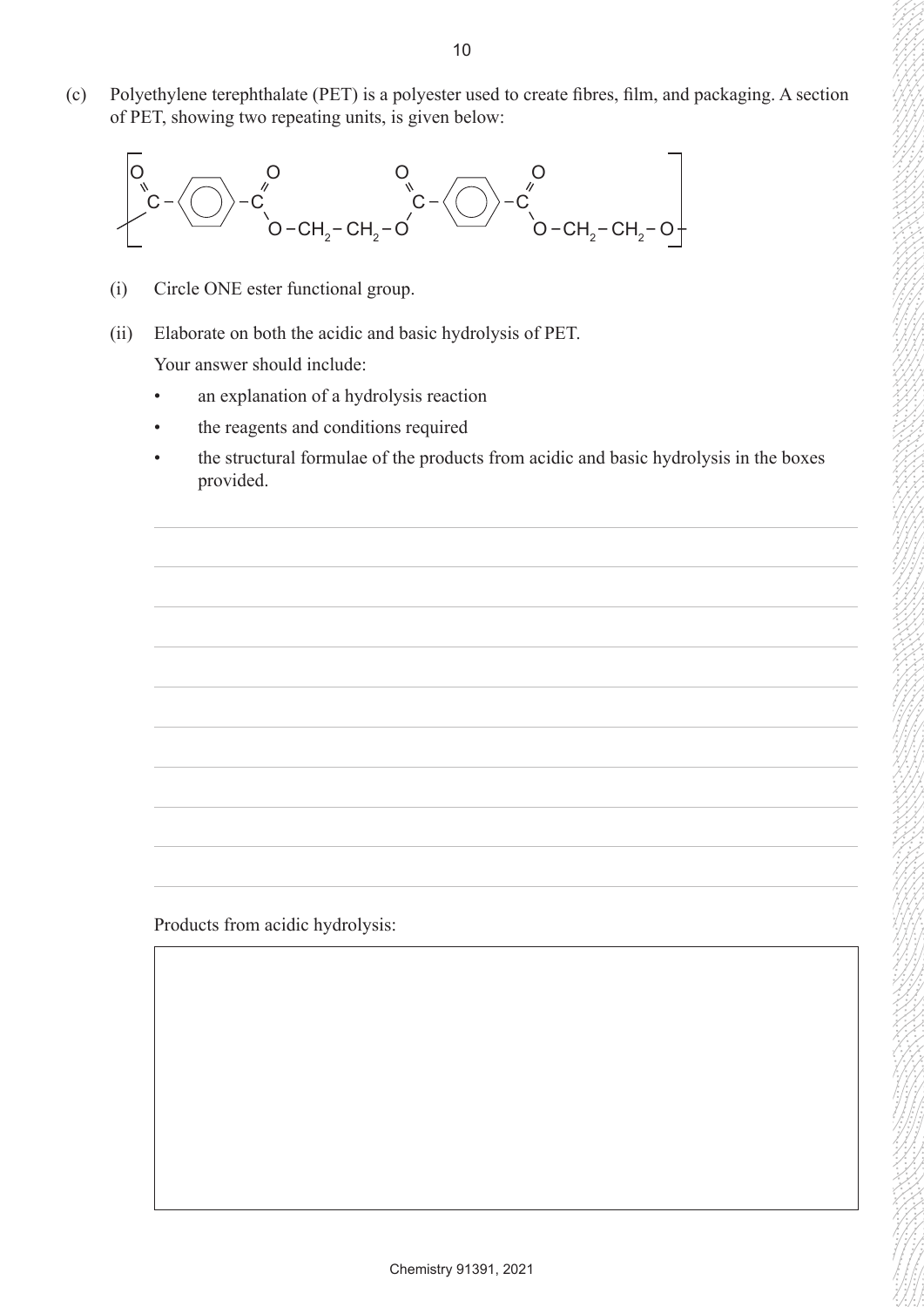Products from basic hydrolysis: